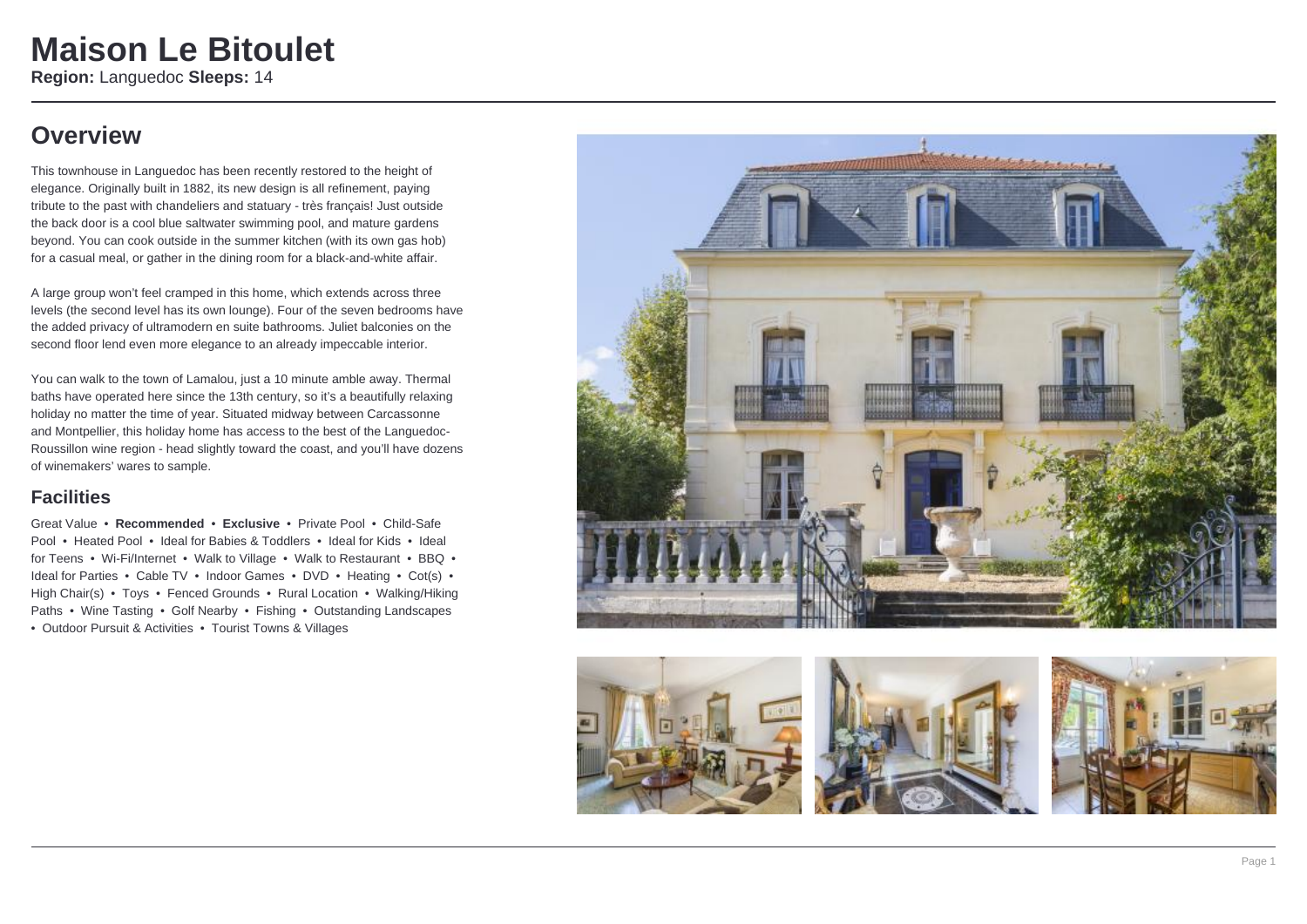### **Interior & Grounds**

The house is beautifully decorated in a French style, and really feels like a home from home for all visitors.

#### **Ground Floor**

Enter the large hall that gives access through high French doors to the salon and dining room. The 50 sqm lounge has doors opening onto the rear south facing terrace, so you'll get plenty of sun and light.

The kitchen is fully equipped with electric oven, ceramic hob and extractor, fridge/freezer and drinks fridge. The laundry room has washer/dryer and separate sink.

#### **First Floor**

On this floor are three good sized double bedrooms, two with en-suite facilities, and a family bathroom. Each bedroom has its own unique style! The beds have top quality linens, mattresses and covers, and are all doubles.

#### **Second floor**

Here you'll find four double bedrooms, two of which are en-suite, and a family bathroom. There is also a central lounge area, making this floor ideal for a family who want to stay together and have their own private space. The beds have top quality linens, mattresses and covers, and are doubles, except for one bedroom which has two singles.

#### **The garden**

The salt water pool is heated June to September only (if required). The 9m x 4m pool is protected by a security cover. There are a number of different seating and eating areas in the garden, and the summer kitchen/bar has a gas BBQ and a separate gas hob.







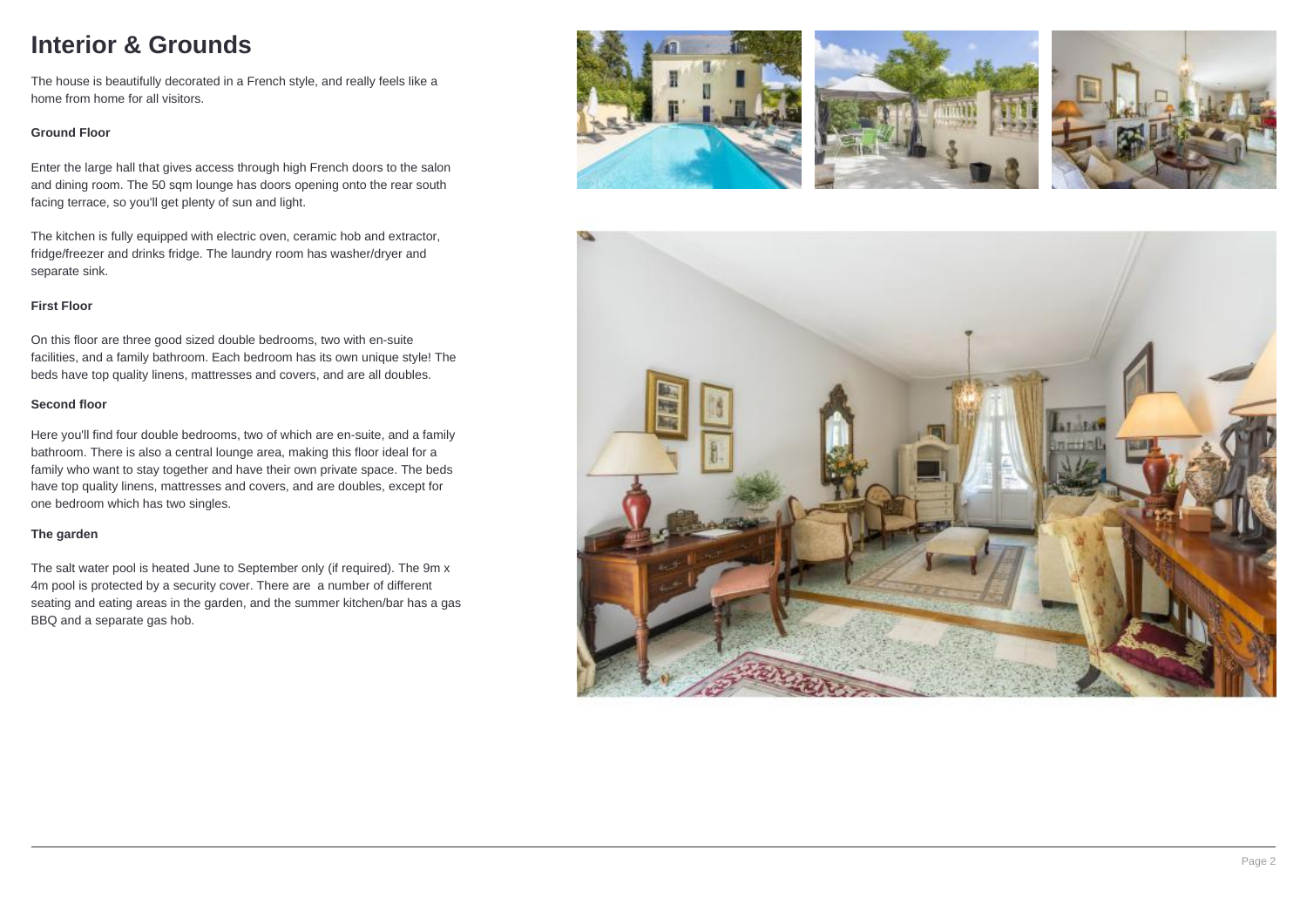## **Location & Local Information**

Thermal springs make this town a popular lively place all year round, with a casino, a fine range of restaurants as well as cafés, shops, boutiques, and beautiful surrounding countryside that offers sport and leisure activities of all varieties. Canoeing, walking climbing... Whatever you fancy!

Situated 35 minutes from the coast, midway between Carcassonne and Montpellier, so it's ideally positioned for exploring the area or taking a trip to the seaside.

Golf, tennis and swimming are all available locally, as is so much more.

The area is also one of the largest wine producing regions in France, with many local vineyards and cellars offering tasting and visits.

### **Local Amenities**

| <b>Nearest Airport</b>   | <b>Beziers</b><br>(21-25 km)          |
|--------------------------|---------------------------------------|
| Nearest Village          | Lamalou<br>(Under 1 km)               |
| <b>Nearest Town/City</b> | <b>Beziers</b><br>$(16-20 km)$        |
| Nearest Restaurant       | <b>Les Marionier</b><br>(Under 1 km)  |
| Nearest Bar/Pub          | <b>Bellevue Hotel</b><br>(Under 1 km) |
| Nearest Beach            | <b>Valras</b><br>(21-25 km)           |
| Nearest Golf             | Lamalou<br>(2 km)                     |







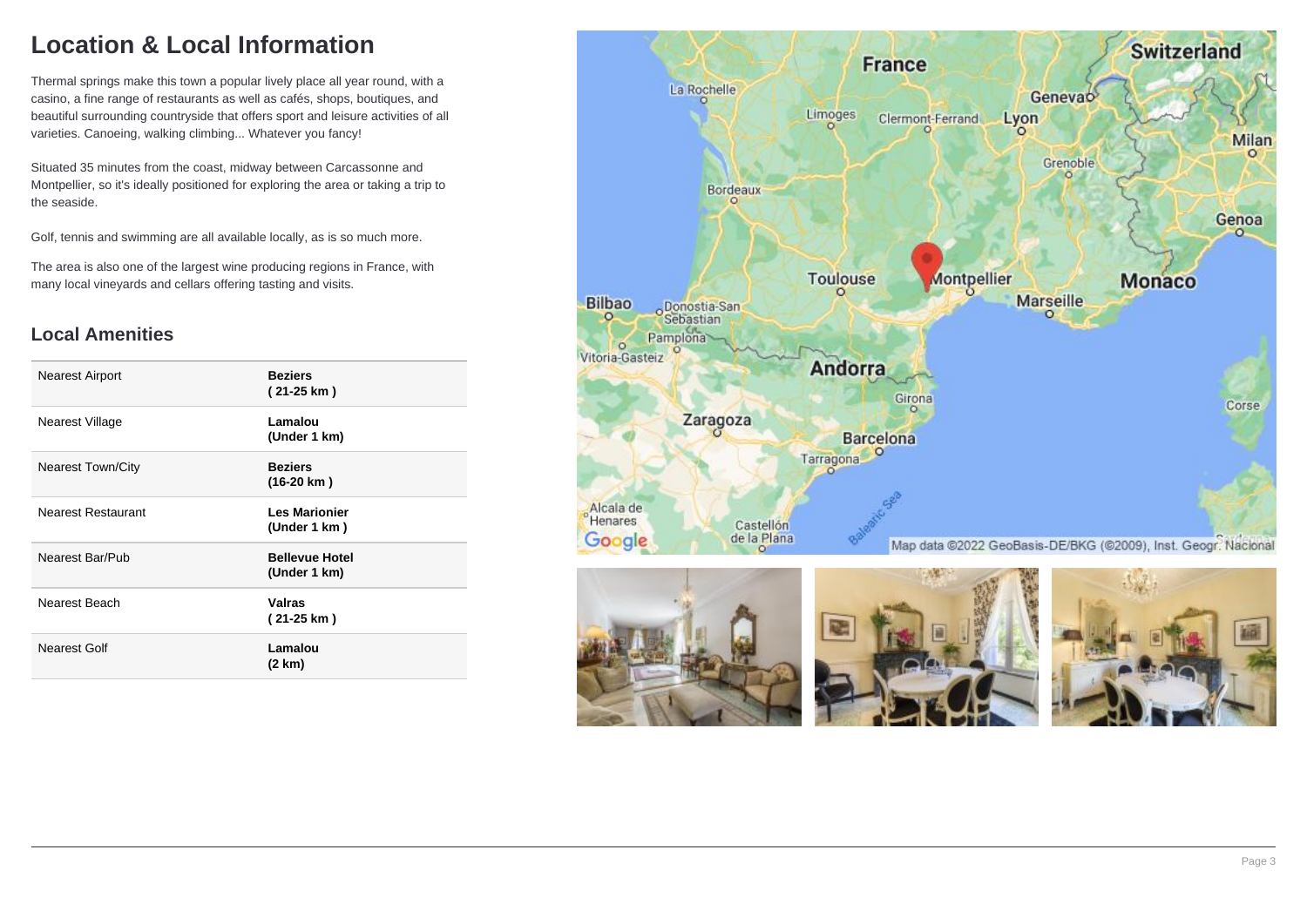## **What Oliver loves…**

- A complimentary bottle of wine is waiting for you at this townhouse in Languedoc!
- Lamalou's restaurants, spas, and shopping are only a 10 minute walk away.
- The interior design is both fresh and classic it exudes "luxe français." Everything has been lovingly updated, sparing no expense.

## **What you should know…**

- The property is spread over three levels make sure your guests are comfortable with stairs.
- Though it's a walkable location, the region has much to offer (a car rental is handy!)